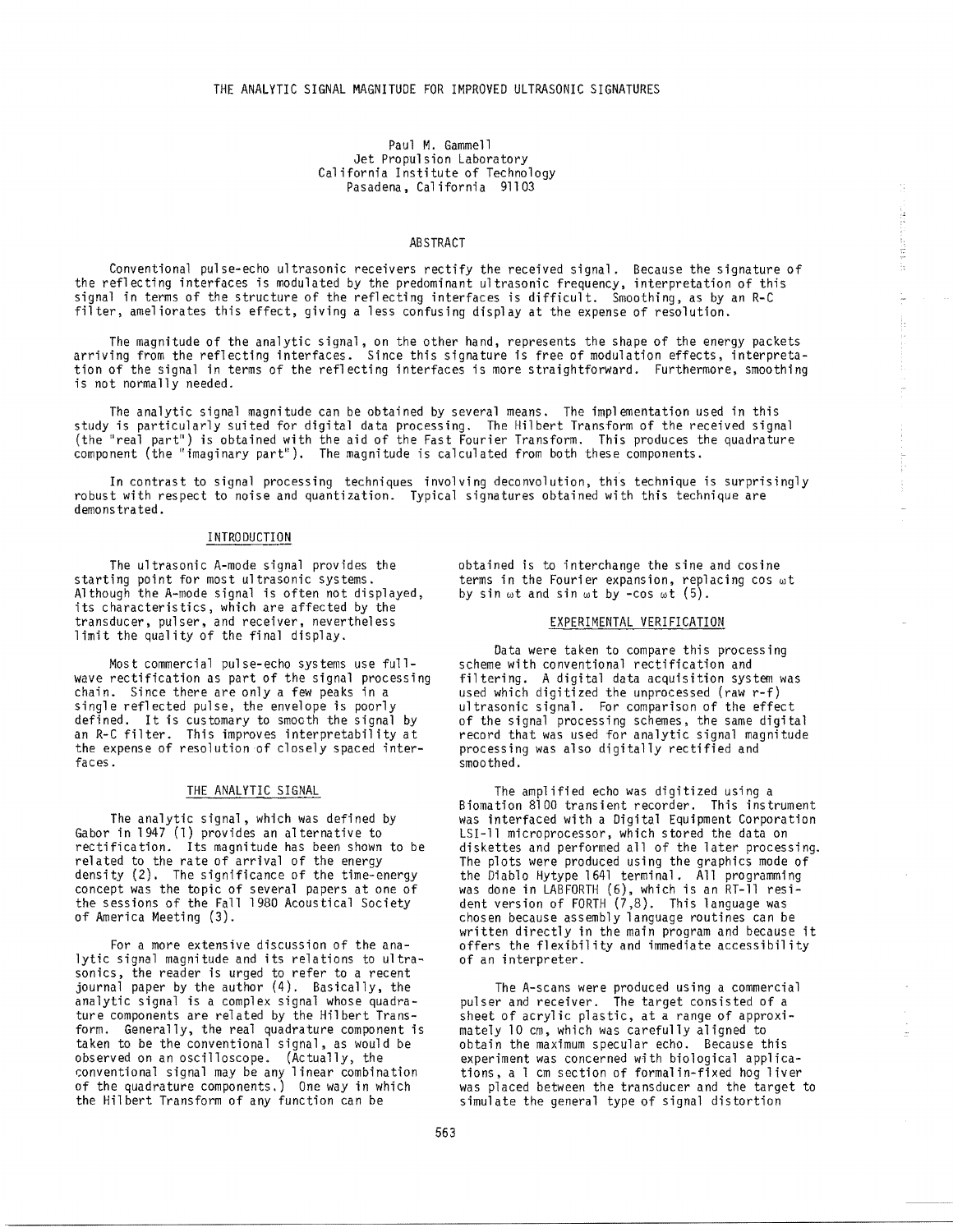(attentuation, refraction, and scattering) that is encountered when imaging through biological and other non-uniform media.

The data were digitized to 8-bit resolution at 10 ns intervals for records of 2048 points. A 2048 point real-valued FFT algorithm was used to compute the quadrature component by a Fourier Transform technique. The details of these calculations are explained elsewhere (4).

The results of three types of detection (rectification alone, rectification with smoothing, and computation of the analytic signal amplitude) are compared in Fig. 1, which shows the overlapping echoes from the front and back faces of the lucite. The echoes from the tissue, which would be far to the left of these traces, are not shown. Similar results were obtained when only water was in the path between the transducer and reflector. The results with tissue in the path are shown as they represent a more realistic case which includes distortions induced by the propagation media.

The absolute value of the received signal, which would be the result of the full-wave rectification with little or no smoothing, is shown in Fig. la. It is difficult to identify the precise location of the interfaces on this A-mode presentation.

Figure lb is the result of applying an R-C filter, simulated by digital processing, to Fig. la. A time constant of  $0.64$  us was used with a transducer center frequency of 2.25 MHz. This choice of a time constant produces a smoothing that represents a typical compromise: it is not quite enough smoothing to give a smooth rising edge to the signal, although it is high enough to produce a long trailing edge, which sacrifices resolution. A longer or shorter time constant would result in improvement of one of these aspects but degradation of the other. Note, incidentally, that smoothing delays the peak by approximately one-half cycle, as compared to fig. la.

The analytic magnitude of the same signal, as shown in Fig. lc, gives an A-scan that is easier to read than the rectified signal and has better resolution than the rectified and smoothed signal. This signal is much smoother than the signal that is only rectified and yet its peak occurs at approximately the same epoch. The analytic signal magnitude is expected to be the best measure of the time at which the peak occurs. Clearly, the two interfaces are most readily resolved by the analytic signal magnitude.

To answer the question of the suitability of this technique for the complicated echoes, such as arise in biological samples, the echoes from a section of excised injured cat spinal cord were studied. Figure 2 shows the digitized A-mode signal and the calculated analytic signal magnitude of such a specimen. The strong specular echoes are clearly resolved and the fine internal echoes can be seen. Since the processing scheme works for this biological system, it would also be expected to work well with the fine echoes from grain boundaries and other distributed reflections.

### CONCLUSIONS

This study clearly demonstrates that the analytic signal magnitude provides better resolution than does either rectification alone or rectification with smoothing. In these experiments, the analytic signal magnitude was calculated by computer processing of sampled data, which demonstrates the utility of the method. Although digital implementation of such processing is currently prohibitively expensive, in a few years, production of a commercial clinical or industrial instrument incorporating this technique may well become commercially viable. Alternative implementations, using analog circuits, have produced equally good results.

The analytic signal magnitude has been successfully used in our laboratory for the production of images of biological specimens that include the soft internal echoes. This technique is expected to be particularly useful in those nondestructive evaluation applications where closely spaced echoes are to be resolved and where signature analysis is to be performed. The signature analysis would be aided by the fact that this signal represents the rate-of-arrival of energy from the specimen and is not affected by the phase characteristics of the transducer.

#### ACKNOWLEDGEMENTS

The work described in this paper was carried out at the Jet Propulsion Laboratory, California Institute of Technology, jointly sponsored by the National Aeronautics and Space Administration under Contract NAS7-lOO, and by the National Institutes of Health, Biomedical Research Support Grant Program Division of Research Resources, under BRSG Grant RR07003, through an agreement with the National Aeronautics and Space Administration. The analysis programs and the microprocessor used in this work were originally funded by the NASA Office of Life Sciences. The author is grateful to Richard C. Heyser for his enlightening discussions on the significance of the analytic signal. Thanks are also extended to our medical collaborators at the Georgetown University Medical Center, Washington, D. C., namely C. Kao, M.D. and D. Rigamonti, Ph.D., for the use of the section of injured cat spinal cord which is shown in the last illustration. That scan was taken as part of a NASA Office of Technology Utilization Task.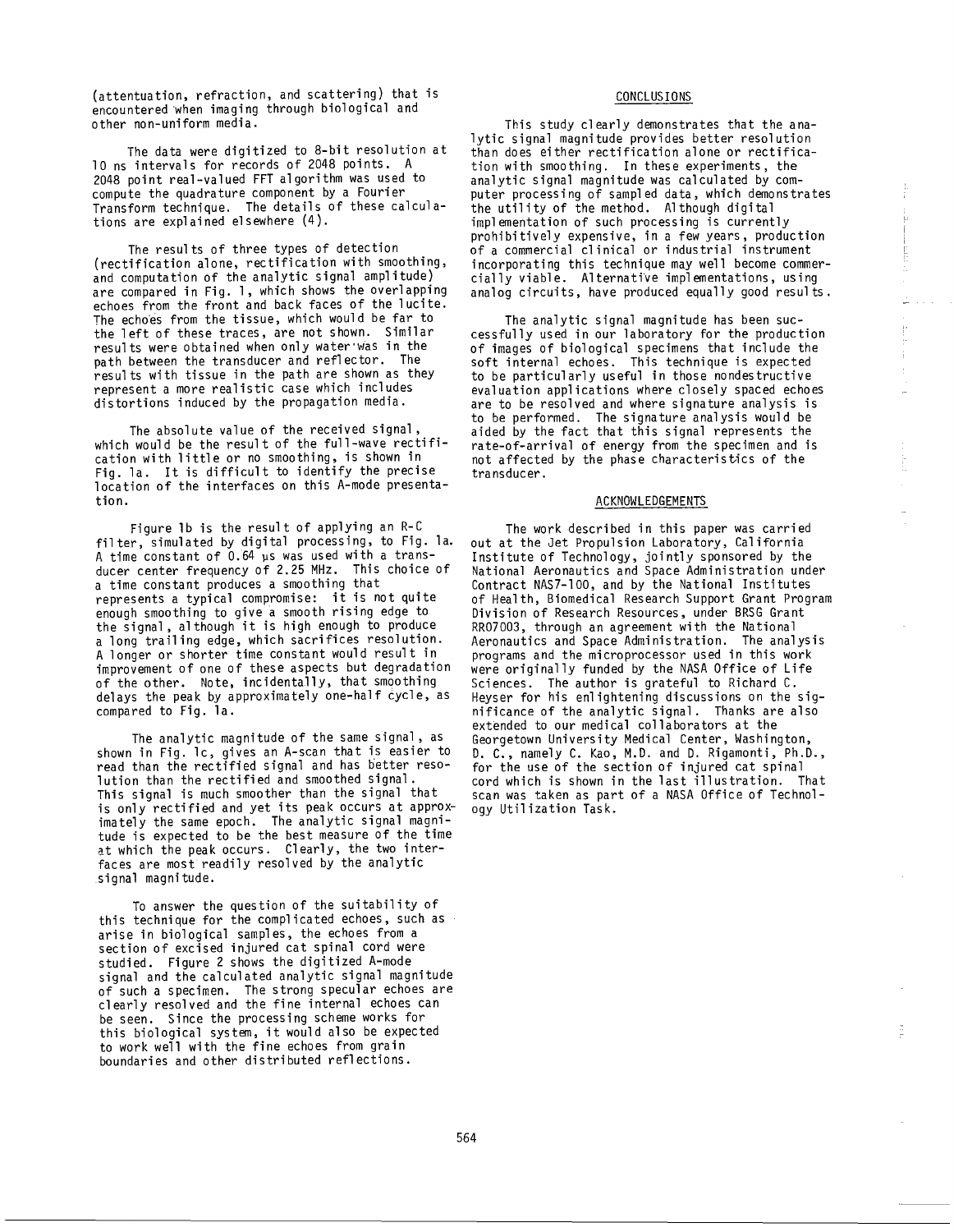

É

Fig. 1. Processed signatures of a signal from two closely spaced interfaces.

- a) rectified
- b) smoothed
- c) magnitude of the analytic signal



- Fig. 2. Ultrasonic pulse-echo signal from an injured section of cat spinal cord.
	- a) unprocessed signal as digitized
	- b) result of analytic magnitude processing

The scans are aligned as to timebase.